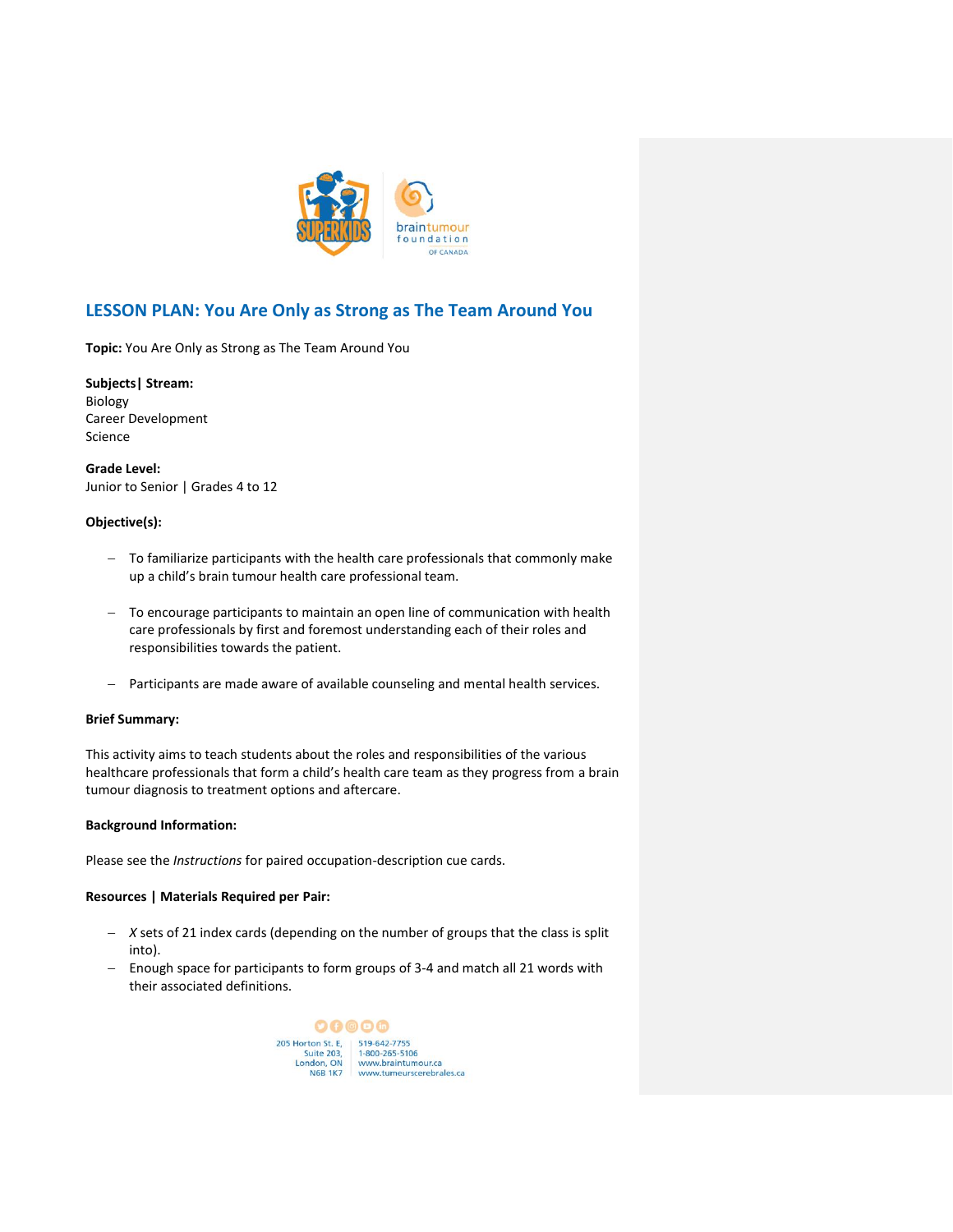

− One marker (for preparation of the index cards)

### **Activity Instructions:**

Step 1: Divide the total number of participants into groups of 3-4.

Step 2: Fold 21 index cards in half lengthwise and write the names of the health care professionals (listed below) on the top half of the cards (these are your *word* cards) and a brief account of their roles and responsibilities (see below) in the bottom half (these are your *definition* cards).

− Each group of 3-4 participants will receive an envelope of the 21 index cards; the Facilitator must prepare *X* sets of the *word* and *definition* cards (depending on the number of groups)

Step 3: Cut the index cards in half, using a marker to place a dot on the back of the *word*  cards; place the cards face down and spread out

Step 4: Participants may only turn one dot (*word*) card and one plain (*definition*) card for each turn that they have to match a word with its association definition

Step 5: When cards do not match, participants must turn them both face down again; when they do match, cards may remain face up.

− Repeat until all are face up and correctly matched.

Step 6: Once the activity is complete, instruct the winning team to read aloud all vocab words and associated job descriptions.

**Commented [JG1]:** I need a visual or explanation for these steps.

**Commented [SG2R1]:** I can make a video of myself preparing this activity to accompany the lesson plan

**Commented [JG3]:** BTFC to create this as a PDF

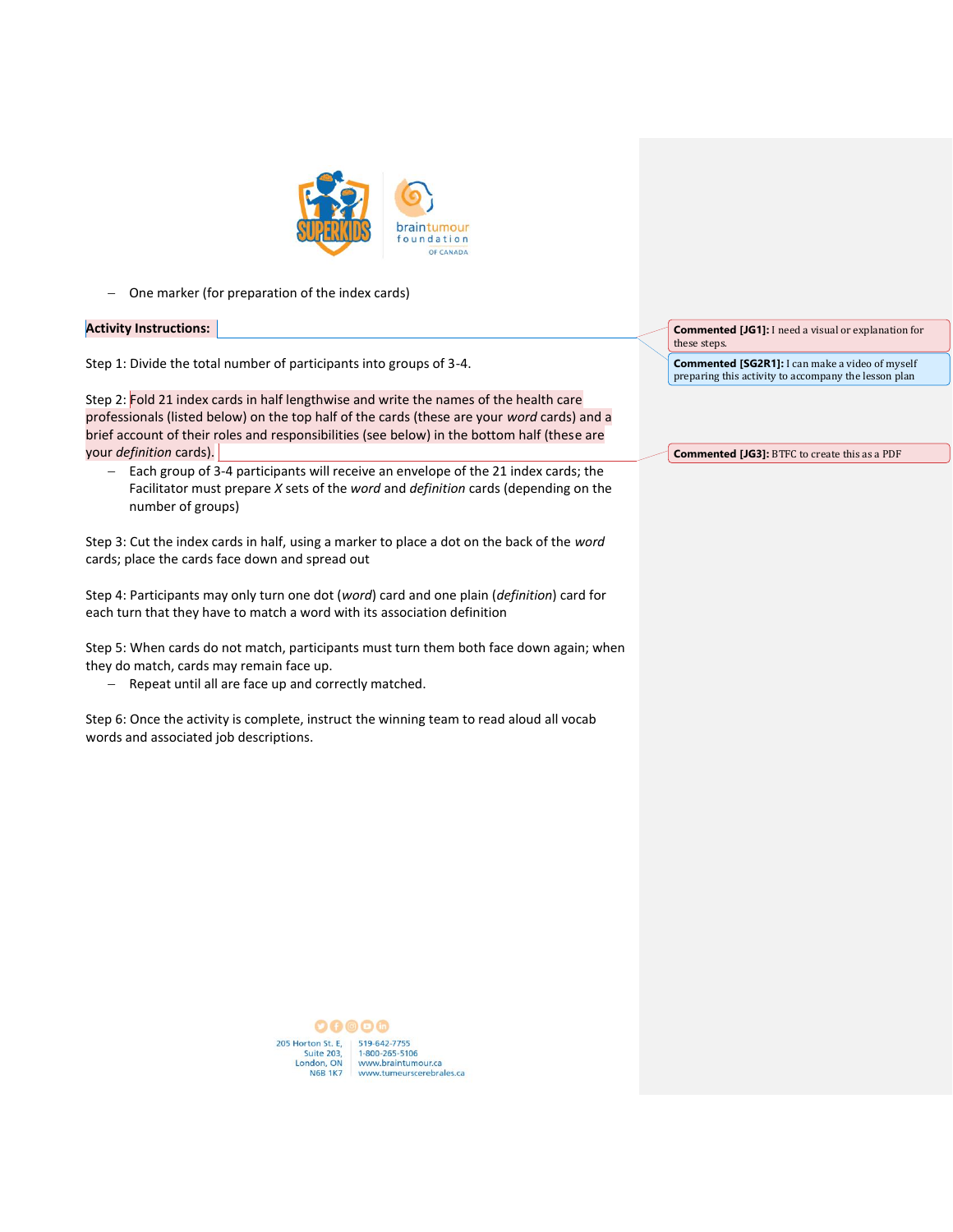

| Audiologist                   | A professional that specializes in the assessment and<br>prevention of hearing disorders, and in helping those who are<br>hard of hearing.                                                                                                                                                                                                                                                |
|-------------------------------|-------------------------------------------------------------------------------------------------------------------------------------------------------------------------------------------------------------------------------------------------------------------------------------------------------------------------------------------------------------------------------------------|
| Chaplain                      | Religious/spiritual or pastoral care is often provided by<br>hospitals to provide support and assistance to people facing a<br>health care crisis in a clinical setting. Such care may be provided<br>in a multi-faith setting through specific prayers, rituals,<br>ceremonies, or celebrations.                                                                                         |
| Child Life Specialist         | Professionals that are trained to assess, understand, and<br>directly work with a child to help them cope with a stress-<br>inducing situation, including a diagnosis, hospitalization, and<br>day-to-day treatment. Such professionals often advocate for a<br>family-centered approach to a child's treatment and care.                                                                 |
| Clinical Dietician            | These members of the allied health care team have extensive<br>post-secondary education in nutrition and can help children<br>and their families to overcome complications in obesity and<br>undereating.                                                                                                                                                                                 |
| <b>Hospital Social Worker</b> | These members of the health care team are professionally<br>trained in providing individual, family, and group therapy. They<br>are trained to meet various support needs of children and<br>families, from practical concerns to immediate and ongoing<br>coping strategies for brain tumour diagnosis.                                                                                  |
| <b>Interlink Nurse</b>        | This member(s) of the health care team works with children<br>and their families throughout their cancer journeys, from<br>diagnosis to end of therapy or bereavement. These healthcare<br>professionals provide support to children and youth under the<br>age of 19 years who are receiving treatment at a hospital<br>center in Ontario. Other provinces may have a similar role.      |
| Neuro-Ophthalmologist         | This healthcare professional supports a child as they experience<br>visual difficulties resulting from tumour involvement in the<br>areas of the brain that control vision. These professionals<br>examine the relationship between neurological disease and<br>visual problems, dealing with local pathology affecting the optic<br>nerve, visual pathways, and the ocular motor system. |

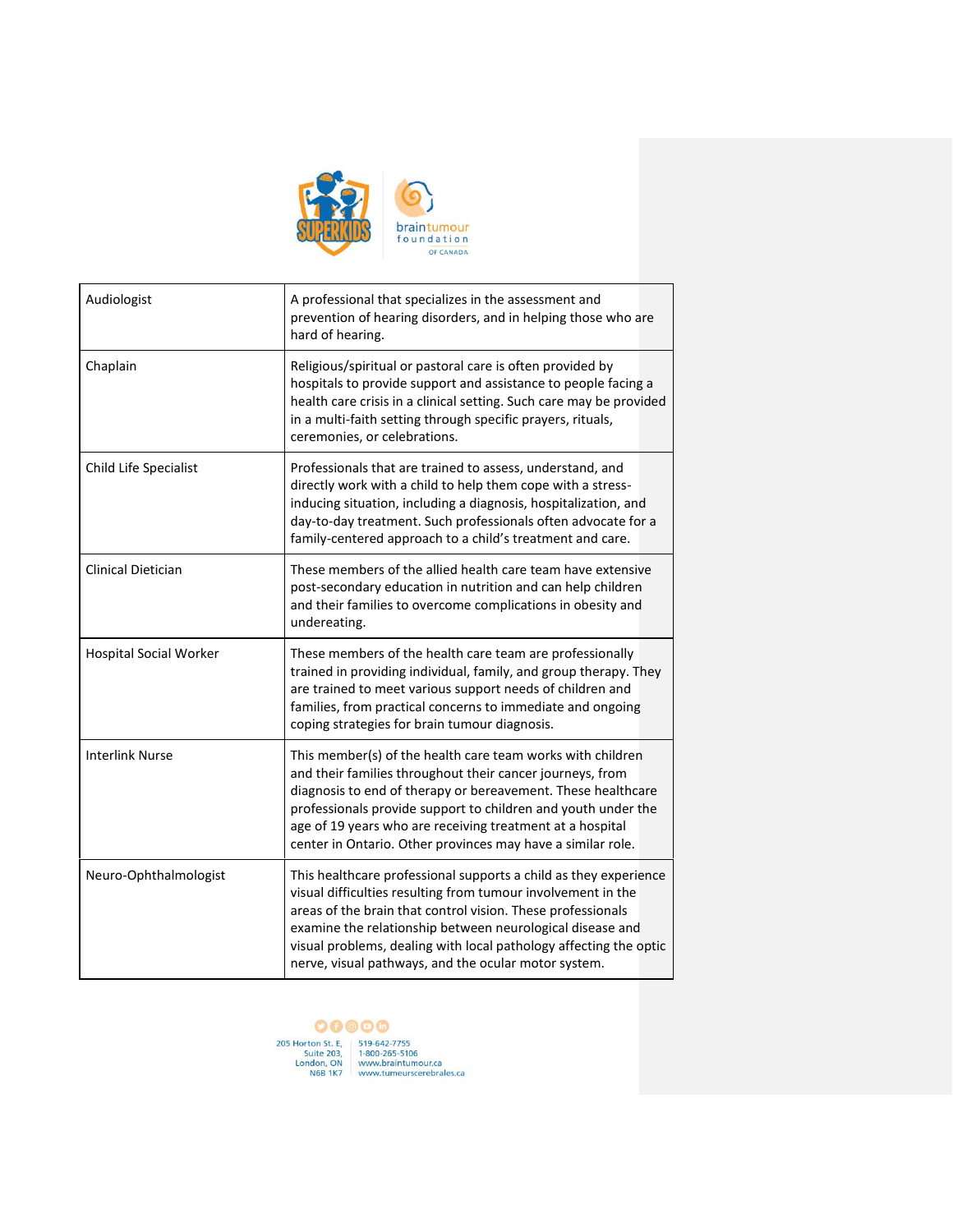

| Neuro-Oncologist              | These healthcare professionals are involved in the decisions<br>regarding a child's care, including the time of diagnosis,<br>administration of chemotherapy, and discussions and decisions<br>regarding a child's post-operative management.                                                                                                               |
|-------------------------------|-------------------------------------------------------------------------------------------------------------------------------------------------------------------------------------------------------------------------------------------------------------------------------------------------------------------------------------------------------------|
| Neuropsychologist             | These members of the healthcare team observe and measure<br>different areas of functioning as they relate the workings of the<br>brain to human behavior. They assess the different areas of<br>cognitive and behavioral function and determine whether the<br>results of the assessment are consistent with the child's disease<br>progression.            |
| Neurosurgeon                  | These members of the healthcare team specialize in the<br>diagnosis and management of any problems related to diseases<br>of the brain, spinal cord, and peripheral nerves. They will<br>perform surgical procedures that aim to relieve the pressures<br>of a tumor on the brain or spinal cord, while at the same time<br>obtaining tissue for diagnosis. |
| <b>Nurse Practitioner</b>     | These healthcare professionals are subject to additional<br>education that enables them to work directly with physicians.<br>They can perform a history and physical examination, order<br>diagnostic tests or blood work, perform certain medical<br>procedures, and prescribe medications.                                                                |
| <b>Occupational Therapist</b> | These healthcare professionals will evaluate a child's<br>performance in activities of daily living by taking into account<br>their movement, thinking, and sensory abilities. During<br>rehabilitation, they will continue to reevaluate what the child<br>can do as their independence increases.                                                         |
| Optometrist                   | An independent primary healthcare provider who specializes in<br>the assessment, diagnosis, treatment, management, and<br>prevention of disease and disorders of the eye and visual<br>system, and associated structures.                                                                                                                                   |
| Pediatric Endocrinologist     | This healthcare professional is a sub-specialist who deals with<br>disorders of endocrine glands including diabetes, growth, and<br>puberty problems. They may be involved in caring for a child<br>with a brain tumour at diagnosis and during and after cancer<br>treatment, to screen for and treat hormonal problems that may                           |

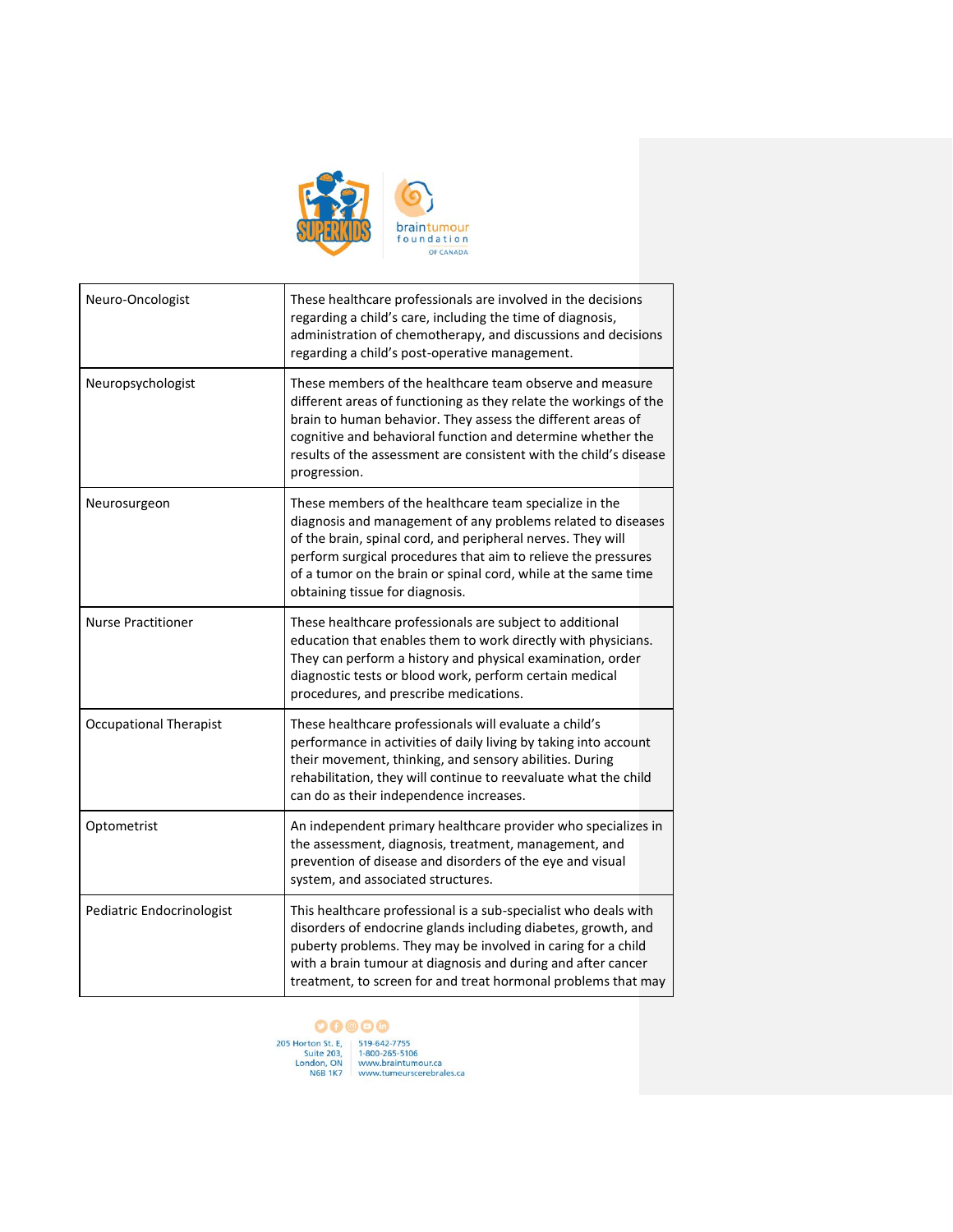

**F** 

|                                                                                  | arise due to the tumour or its treatment.                                                                                                                                                                                                                                                                                                                                                                                                                       |
|----------------------------------------------------------------------------------|-----------------------------------------------------------------------------------------------------------------------------------------------------------------------------------------------------------------------------------------------------------------------------------------------------------------------------------------------------------------------------------------------------------------------------------------------------------------|
| Pharmacist                                                                       | This is an important member of a child's interdisciplinary health<br>care team, playing a key role in ensuring the safe and effective<br>use of medications. They will collaborate with members of the<br>health care team to provide comprehensive drug therapy<br>management including drug selection, monitoring for side<br>effects, and drug interactions, as well as assessing outcomes of<br>drug therapy.                                               |
| Physiotherapist                                                                  | This is a healthcare professional that assesses and treats<br>movement problems caused by disease or injury. They will look<br>at and treat a child if their motor function changes as a result of<br>the tumour and/or its treatment.                                                                                                                                                                                                                          |
| <b>Radiation Therapist</b>                                                       | These healthcare professionals are specifically trained in<br>planning and giving radiation treatment. They work closely with<br>physicians to design, plan, prepare, and administer the<br>radiation treatment. They are also responsible for the actual<br>delivery of daily radiation therapy.                                                                                                                                                               |
| <b>Pediatric Radiation Oncologist</b>                                            | This healthcare professional is specially trained in the use of<br>radiation therapy as a treatment for a child's cancer. They<br>collaborate with physicians in the overall management of a<br>child's disease and will meet with the team to discuss<br>treatment plans and the potential use of radiation therapy.<br>They are responsible for prescribing the radiation, supervising<br>treatment, and assessing a child during treatment and<br>aftercare. |
| Pediatric Radiation Nurse or<br>Radiation Therapist Coordinator                  | This healthcare professional is responsible for the coordination<br>of a child's radiation treatment. They provide daily supervision<br>of a child's care during therapy and are available to provide<br>families with information regarding any general concerns and<br>support throughout their child's treatment.                                                                                                                                            |
| Successful Academic and<br><b>Vocational Transition Initiative</b><br>Counsellor | This member of a child's health care team supports the<br>educational and vocational goals of youth aged 16 and over.<br>They ensure that accommodations are provided to youth<br>dealing with late effects in high school, college, university,<br>and/or work environments.                                                                                                                                                                                   |